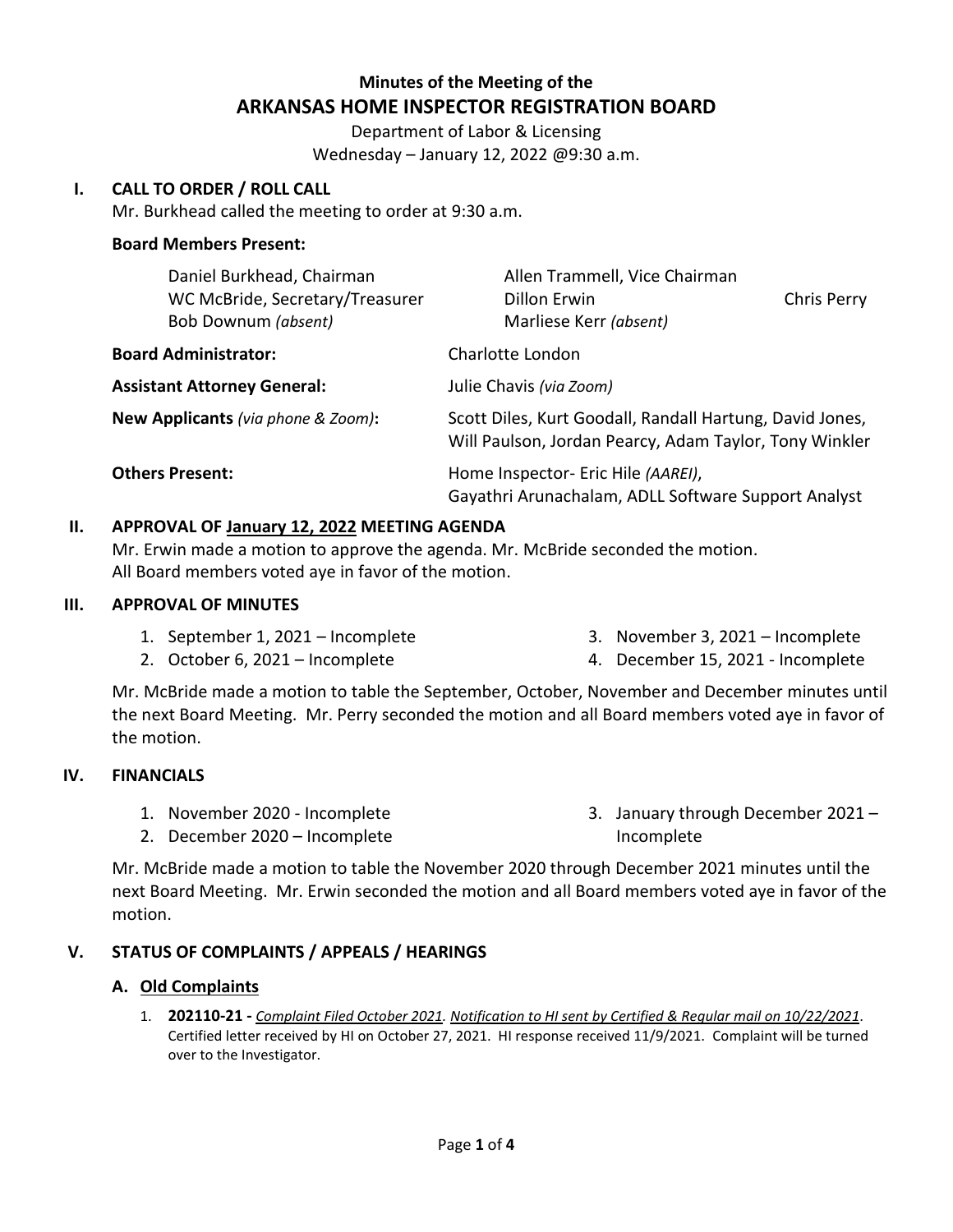- 2. **202110-22 -** *Complaint Filed October 2021. Notification to HI sent by Certified & Regular mail on 10/20/2021*. Certified letter received by HI on October 25, 2021. No response from HI as of 12/30/2021, Complaint will be turned over to the Investigator.
- 3. **202110-23 -** *Complaint Filed October 2021. Notification to HI sent by Certified & Regular mail on 10/28/2021*. HI response received via email on 11/15/2021. Complaint will be turned over to the Investigator.

# **B. New Complaints**

- 1. None
- **C. Hearings**

None Scheduled

# **VI. REVIEW OF NEW APPLICANTS**

#### **A. New Applicants**

- 1. Enrique Chris Baez
- 2. Scott Diles
- 3. Kurt Goodall
- 4. Randall Hartung
- 5. David Jones
- 6. Will Paulson
- 7. Jordan Pearcy
- 8. Brandon Rowland
- 9. Steve Stephens
- 10. Adam Taylor
- 11. Tony Winkler
- 1. Mr. McBride made a motion to approve the applications for **#2-Scott Diles, #3-Kurt Goodall, #4- Randall Hartung, #6-Will Paulson, #7-Jordan Pearcy, #10-Adam Taylor,** and **#11-Tony Winkler**. Mr. Erwin seconded and all Board members voted aye in favor of the motion.
- 2. Mr. McBride made a motion to approve the application for **#1-Enrique Chris Baez**. Mr. Trammell seconded pending the applicant submit a passing score on the Ethics exam. All Board members voted aye in favor of the motion.
- 3. Mr. McBride made a motion to approve the application for **#5-David Jones**. Mr. Trammell seconded and asked about the applicant's insurance listing his business name with 'HVAC' in it. Mr. Burkhead told the applicant about the Conflict of Interest when holding two licenses. All Board members voted aye in favor of the motion.
- 4. Mr. McBride made a motion to approve the application for **#8-Brandon Rowland**. Mr. Trammell seconded and said the applicant had written the name of his home inspector training school in the field that asks for the name of the high school that he graduated from. Mr. Trammell asked Ms. London to contact the applicant to get the name of the high school that he attended and the year of graduation. All Board members voted aye in favor of the motion.
- 5. Mr. McBride made a motion to approve the application for **#9-Steve Stephens**. Mr. Trammell seconded pending receipt of the latest, revised application. The applicant was participating via Zoom and held up the new application and he said it was being mailed. All Board members voted aye in favor of the motion.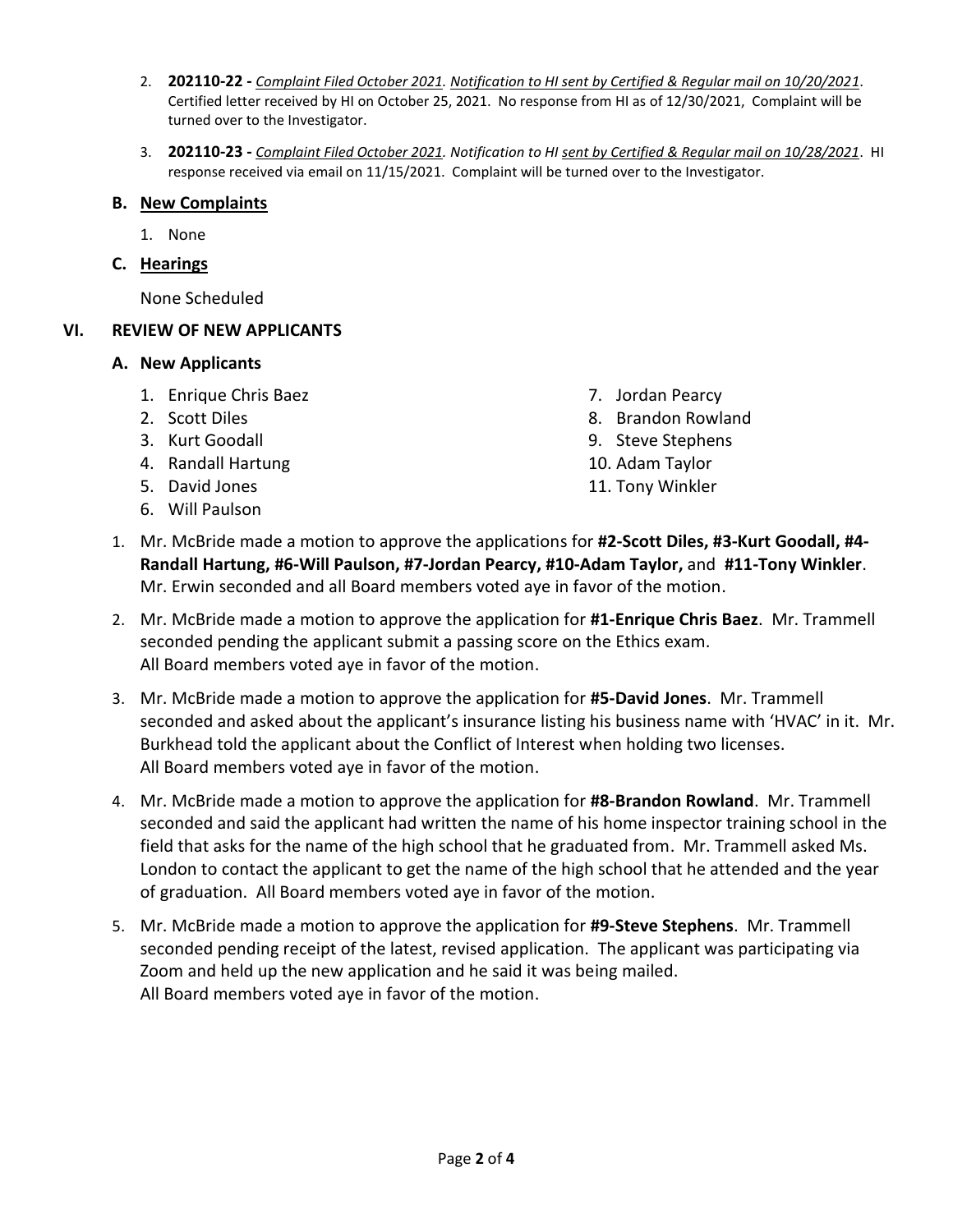# **VII. CONTINUING EDUCATION / PRE-REGISTRATION COURSES**

# **A. CONTINUING EDUCATION**

# **1. AAREI** Spring Seminar2022

| <b>COURSE NAME</b>                                           | <b>CREDIT HRS</b> |
|--------------------------------------------------------------|-------------------|
| Report Writing & Risk Management                             | 2 Hrs             |
| Inspecting Old Electrical Systems                            | 2 Hrs             |
| <b>Manufactured Housing</b>                                  | 2 Hrs             |
| Fundamentals of Fuel Gas & High Efficiency Appliance Venting | 2 Hrs             |
| Air Conditioning & Heat Pumps                                | 2 Hrs             |
| Foundation Problems & Identification                         | 2 Hrs             |
| Roof Materials Identification & Expected Life                | 2 Hrs             |

Mr. McBride made a motion to approve all of the AAREI CE Courses. Mr. Trammell seconded and all Board members voted aye in favor of the motion.

#### **B. PRE-REGISTRATION**

None

#### **VIII. NEW BUSINESS**

None

# **IX. OLD BUSINESS**

1. Update on Proposed Rule Changes – No updates.

# **X. ADMINISTRATOR'<sup>s</sup> UPDATE to BOARD MEMBERS**

- 1. Weekly Reports to Dept. of Labor
- 2. Ms. London requested approval for the purchase of stamps needed for mailing license cards and other correspondence. Mr. McBride made a motion to approve the purchase up to \$400.00. Mr. Trammell seconded and all Board members voted aye in favor of the motion.
- 3. Insurance expiration letters for February 2022 will be mailed on January 14, 2022.

# **XI. 2022 REGISTRATION RENEWALS**

Late renewals were reviewed by the Board.

- 1. Mr. McBride made a motion to approve the submitted late renewals, with the exception of the following home inspectors whose license will be approved pending payment of the required late fees: HI-1670, HI-1722, HI-1962, HI-1970, HI-2088 and HI-2183. Mr. Trammell seconded and all Board members voted aye in favor of the motion.
- 2. Mr. McBride made a motion to approve the following late renewals contingent upon their providing the required CE Certificates of Completion: HI-2123 and HI-2130. Mr. Trammell seconded and all Board members voted aye in favor of the motion.